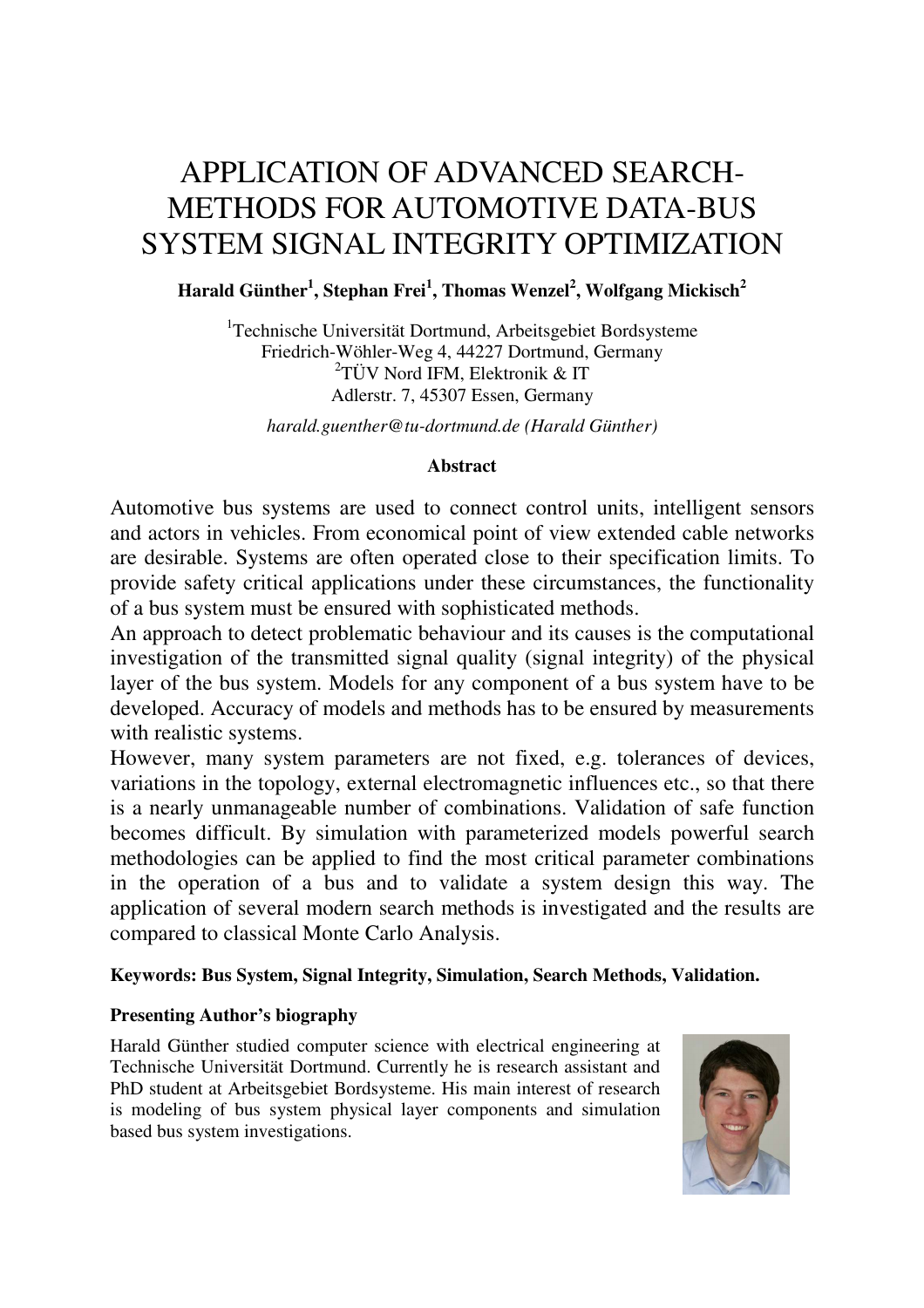### **1 Introduction and Motivation**

Automotive bus systems are used to connect control units, intelligent sensors and actors in vehicles. From economical point of view extended cable networks are desirable. Systems are often operated close to their specification limits. To provide safety critical applications under these circumstances, the functionality of a bus system must be ensured with sophisticated methods.

An approach to detect problematic behaviour and its causes is the computational investigation of the transmitted signal quality (signal integrity or SI) of the physical layer of the bus system. Models for any component of a bus system have to be developed. Accuracy of models and methods has to be ensured by measurements with realistic systems.

However, many system parameters are not fixed, e.g. tolerances of devices, variations in the topology, external electromagnetic influences etc., so that there is a nearly unmanageable number of combinations. Validation of safe function becomes difficult. By simulation with parameterized models powerful search methodologies can be applied to find the most critical parameter combinations in the operation of a bus and to validate a system design this way.

## **2 Simulation Based Bus System Signal Integrity Optimization**

Many parameters influence the signal integrity of automotive bus systems. To ensure maximum safety, possible worst cases in operation of bus systems and parameter values causing them have to be investigated. Interesting parameters to look more closely at within bus systems are parameters causing signal disturbances: device tolerances (for example asymmetries in termination resistors of the differential bus line or shifts in voltage level of sending or in detection level of receiving transceivers), disturbances in supply voltage and ground connections, or, within more extensive investigations, temperature differences between nodes influencing their behaviour or signal integrity of the system when branches in the topology are added, removed or even interrupted.

In [1] it is described how simulation models in VHDL-AMS (Very High Speed Hardware Description Language – Analogue and Mixed Signals) for the different components of bus systems can be designed and used in physical layer simulations. A transceiver model describing the signal integrity behaviour of a transceiver device was created using a physical approach and a transmission line model based on analytical approaches [2] is used. Having the models available search methodologies can be combined with physical layer simulation to find critical cases in bus system operation. Monte Carlo and sensitivity analysis, which are commonly used in circuit design, produce acceptable results [3], [4], [5]. But in the last

years many new methodologies were developed which promise to produce better results in much shorter time [6], [7]. The application of modern search methodologies for the analysis of signal integrity of bus systems is investigated, especially the following methods: Tabu Search, Simulated Annealing, Genetic Algorithms and Swarm Optimization [8]. Results about the applicability to bus system investigation, adaptability to this problem, optimization run time and convergence to optima (worst cases) of those methods are presented.

In the following sections optimization results of the different methodologies are given to analyze the applicability and the efficiency of the algorithms in detail. Investigations about run time reduction and convergence within local optima are presented. Also a comparison between the applied modern search methodologies and the classical Monte Carlo Analysis concerning bus system optimization is provided. An application example in section 4 shows the necessity of using advanced search methods in practice.

## **3 Bus System Optimization with Search-Methods**

For comparison of search methods, two test cases have been defined. The test cases are rather small, because first their worst case parameter set is obtained by analyzing all possible parameter combinations (with some practical restrictions, see below). Later those worst case parameter values are compared to the ones found by the different search methods.

#### **3.1 Test Cases**

Test case 1 consists of a bus system network with 3 nodes which are connected like a chain with cables of length 1 m (see Fig. 1). The nodes at the two ends, 1 and 2, are terminated with an adapted termination in order to avoid reflections,  $R_{BP}$  and  $R_{BM}$  have the value of 47  $\Omega$ . Node 3 in the middle is high ohmically terminated,  $R_{BP}$  and  $R_{BM}$  have the value of 1.3 kΩ. Sender is node 1.



Fig. 1 Setup of Test Case 1

In the scenario of test case 1 the differential termination resistors  $R_{BP}$  and  $R_{BM}$  are the parameters to be varied, so that there are 6 variable parameters. This is of special interest because they have to be ideally symmetrically to ensure correct differential bus signal behavior.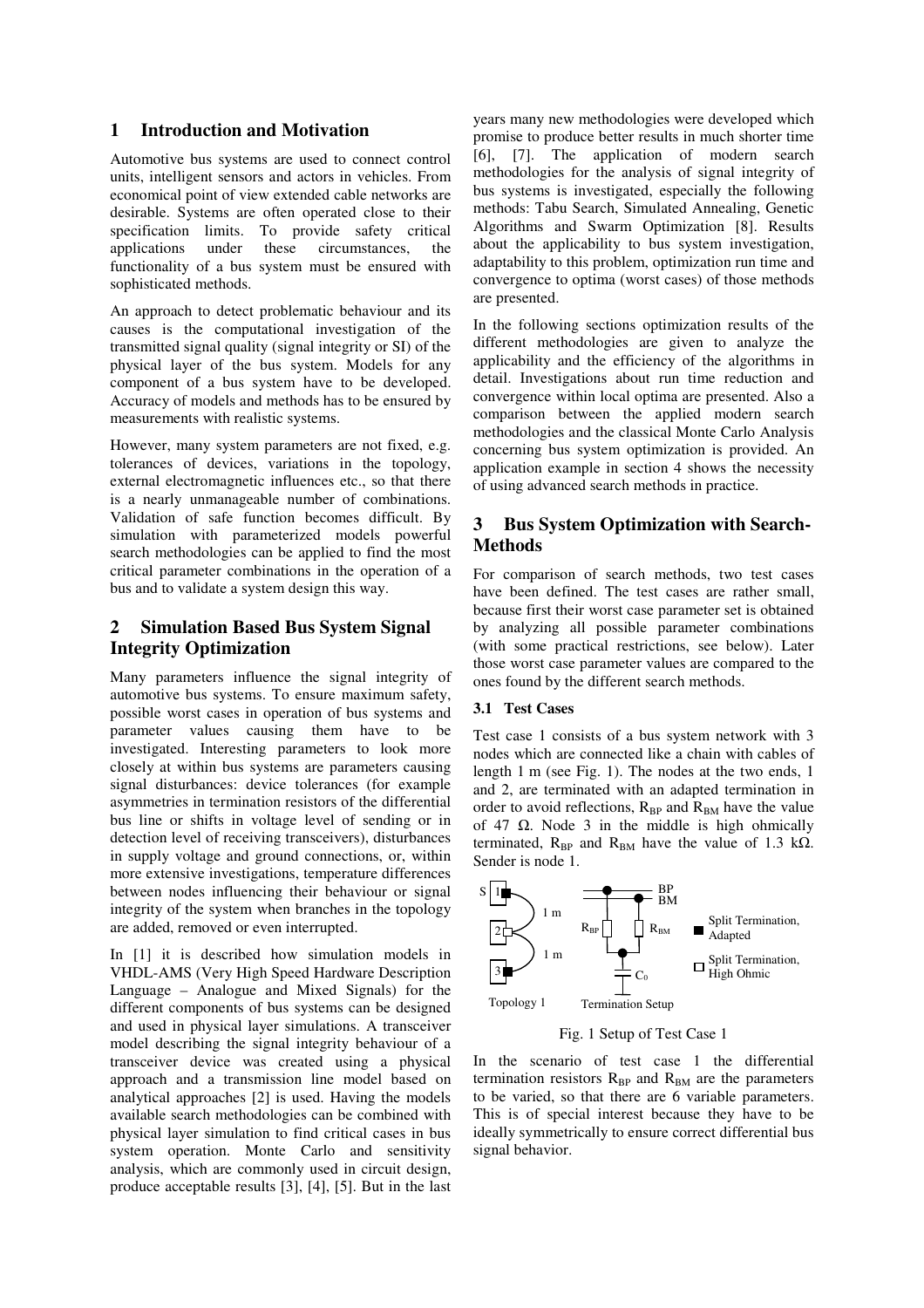Test case 2 consists of five nodes connected by transmission lines with lengths  $l_1$  to  $l_4$  (see Fig. 2). As in Test case 1 the two nodes at the ends, 1 and 5, are terminated with an adapted termination, the others in the middle are high ohmically. The values of the termination resistors  $R_{BP}$  and  $R_{BM}$  are fixed in this setup. Sender is as before node 1.



Fig. 2 Setup of Test Case 2

In this test case the line length parameters are varied, so that there are 4 free parameters. Variation of line length may cause problematic bus signal behaviour because the line lengths directly influence the overlapping of reflected signals.

#### **3.2 Worst Cases of the Test Cases**

To have a comparison base for the parameter values found by the search methods, the worst case parameters values for the test cases have to be obtained. To achieve this all possible parameter combinations for the test cases have to be evaluated.

In test case 1 the termination resistance values are varied within a 10% range (see. Tab. 1).

|           | Min. Value     | Init. Value           | Max. Value             |
|-----------|----------------|-----------------------|------------------------|
| $R_{BP1}$ | $42.3 \Omega$  | $47 \Omega$           | 51.7 $\Omega$          |
| $R_{BM1}$ | $42.3 \Omega$  | $47 \Omega$           | 51.7 $\Omega$          |
| $R_{BP2}$ | $1.17 k\Omega$ | $1.3 \text{ k}\Omega$ | $1.43 \text{ k}\Omega$ |
| $R_{BM2}$ | $1.17 k\Omega$ | $1.3 \text{ k}\Omega$ | $1.43 \text{ k}\Omega$ |
| $R_{BP3}$ | $42.3 \Omega$  | $47 \Omega$           | 51.7 $\Omega$          |
| $R_{BM3}$ | $42.3 \Omega$  | $47 \Omega$           | 51.7 $\Omega$          |

Tab. 1 Parameter Variation Ranges for Test Case 1

If the variation of the six resistors would be done in small steps, for example 1  $\Omega$  steps, then there is a great amount of combinations, in the example approximately  $10^4 \cdot 260^2 = 676 \cdot 10^6$ , that has to be checked. To reduce this extremely high amount of simulations to a reasonable number, the amount of values within the parameter range will be reduced. For each parameter there will be 5 different values: The edges of the interval, the initial value and the two values exactly in the middle between the initial and the edge value. So that in case of a resistor with 47  $\Omega$ initial value and a tolerance range of 10 % there will be the values 42.3  $\Omega$ , 44.65  $\Omega$ , 47  $\Omega$ , 49.35  $\Omega$  and 51.7  $Ω$ . This reduces the amount of simulations to

 $5^6$  = 15625 which can be run in a reasonable amount of time.

The found worst case for test case 1 is listed in Tab. 2.

Tab. 2 Worst Case Parameter Values for Test Case 1

|           | <b>Worst Case</b>      | Min. Value             | Max. Value     |
|-----------|------------------------|------------------------|----------------|
| $R_{BP1}$ | $42.3 \Omega$          | $42.3 \Omega$          | 51.7 $\Omega$  |
| $R_{BM1}$ | $42.3 \Omega$          | $42.3 \Omega$          | 51.7 $\Omega$  |
| $R_{BP2}$ | $1.17 \text{ k}\Omega$ | $1.17 \text{ k}\Omega$ | $1.43 k\Omega$ |
| $R_{BM2}$ | $1.17 \text{ k}\Omega$ | $1.17 k\Omega$         | $1.43 k\Omega$ |
| $R_{BP3}$ | $42.3 \Omega$          | $42.3 \Omega$          | 51.7 $\Omega$  |
| $R_{BM3}$ | $42.3 \Omega$          | $42.3 \Omega$          | 51.7 $\Omega$  |

The worst case values appear to be for all varied parameters exactly the minimum allowed values. A comparison between the differential bus signals with initial and worst case parameter values at the node with the worst quality value is shown in Fig. 3.



Fig. 3 Worst Case Signal for Test Case 1

It can be seen that the amplitude of the differential bus signal in Fig. 3 with worst case values is lower than the amplitude of the signal with initial values. Thus the quality value of the signal with worst case values is higher since it has greater potential to injure eye diagram mask borders because of its lower amplitude and thus is more interesting concerning worst case optimization.

The quality value of a signal is calculated by comparison of the signal with an eye diagram mask and determining weather the signal violates the borders of the mask. In case of violation the area of intersection between mask and signal is taken as quality value, in case of no intersection the area between signal and mask lines is proportional to the quality value of the signal to evaluate its potential risk of violating the mask. For details about automated signal quality evaluation see [1].

In test case 2 the parameters to vary are the lengths of the transmission lines  $l_1$  to  $l_4$  (see. Fig. 2) connecting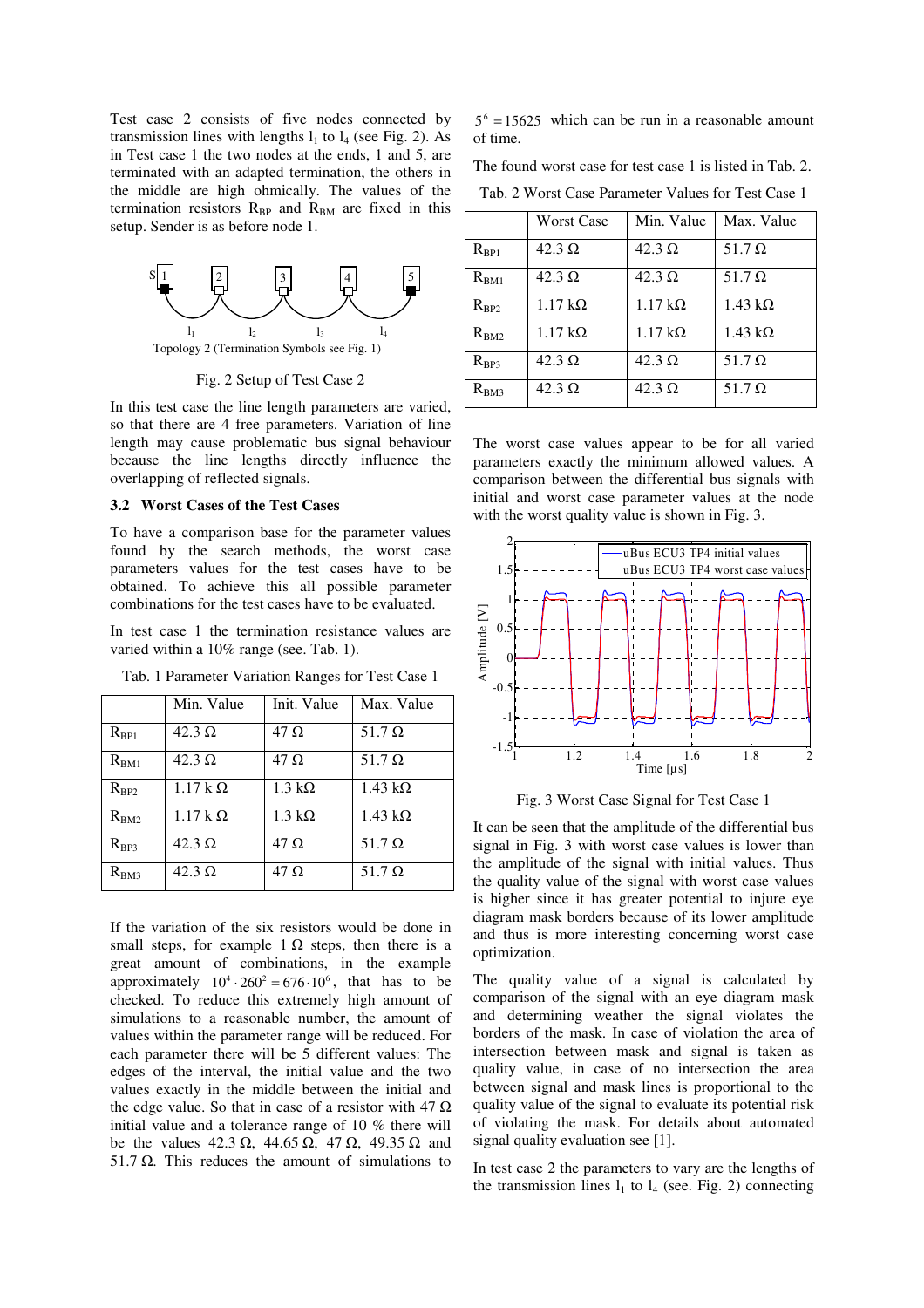the nodes. The line lengths are varied between 0.5 m and 5 m. In order to reduce the amount of simulations to check the number of parameter value combinations is reduced similar to test case 1. Here the line lengths are varied within the given interval in steps of 0.5 m so that there are ten different values for each parameter to be checked. This gives a total amount of simulations of  $10<sup>4</sup>$  which have to be checked. Tab. 3 lists the parameter values of the three found worst cases together with the quality value of the corresponding parameter value combination.

|                | <b>Worst Case</b> | 2 <sup>nd</sup><br>Worst | $3^{\overline{\text{rd}}}$<br>Worst |
|----------------|-------------------|--------------------------|-------------------------------------|
|                |                   | Case                     | Case                                |
| $l_1$          | 5.0 <sub>m</sub>  | $4.5 \text{ m}$          | 5.0 <sub>m</sub>                    |
| l <sub>2</sub> | $4.5 \text{ m}$   | $4.5 \text{ m}$          | 5.0 <sub>m</sub>                    |
| $l_3$          | 4.5 m             | $4.5 \text{ m}$          | 5.0 <sub>m</sub>                    |
| $l_{4}$        | 4.5 <sub>m</sub>  | 5.0 <sub>m</sub>         | $4.5 \text{ m}$                     |
| Quality        | 0.1014            | 0.0807                   | 0.0782                              |

Tab. 3 Worst Case Parameter Values for Test Case 2

Tab. 3 shows that the worst case parameter value combinations are not located at the border of the value intervals as in test case 1. A bad signal integrity in a chain topology like it is in test case 2 occurs when the line lengths are of approximately the same length, so that the reflections caused by the connected nodes overlap in a very disadvantageous way. Fig. 4 shows the differential bus signals for the initial and the worst case.



Fig. 4 Worst Case Signal for Test Case 2

It can be seen that the worst case signal has more ringing in the amplitude caused by disadvantageously overlapping reflections and a greater time delay caused by increased line lengths.

Due to the reflection overlapping at similar line lengths there are many local optima in this test case which will be a task to master for the search methods.

In the next sections the results of common search methods like Tabu Search (TS), Genetic Algorithms (GA), Simulated Annealing (SA) and Particle Swarm Optimization (PSO) on these two test cases will be presented. They will be compared to the results of a Monte Carlo Analysis (MC). The tables in the following sections list the average parameter values of the found worst case for the different search methods, and give their relative deviation from the found worst case values from this section.

## **3.3 Tabu Search**

The results for test case 1 are listed in Tab. 4. The first row of the table lists the average worst case parameter values found by Tabu Search, the second row gives their relative deviation from those worst case values found in the previous section.

For test case 1 Tabu Search manages to find the exact worst case parameter values within 214 simulation runs. This is a rather good value, but the test case is friendly without local optima.

Tab. 4 Average TS Results for Test Case 1

| Sim.<br>Runs | $R_{BP1}$<br>$[\Omega]$ | $R_{BM1}$<br>$[\Omega]$ | $R_{BP2}$<br>$[k\Omega]$ | $R_{BM2}$<br>$[k\Omega]$ | $R_{BP3}$<br>$[\Omega]$ | $R_{BM3}$<br>וΩן |
|--------------|-------------------------|-------------------------|--------------------------|--------------------------|-------------------------|------------------|
| 214          | 42.3                    | 42.3                    | 1.17                     | 1.17                     | 42.3                    | 42.3             |
| (Dev.)       | $0\%$                   | $0\%$                   | $0\%$                    | $0\%$                    | $0\%$                   | $0\%$            |

Tab. 5 shows the results for test case 2.

Tab. 5 Average TS Results for Test Case 2

| Sim.<br>Runs | Qual. | $\mathbf{I}_1$ | 12                                           | 13  |     |
|--------------|-------|----------------|----------------------------------------------|-----|-----|
| 1131         |       |                | $0.0218$   0.96 m   1.06 m   0.97 m   0.83 m |     |     |
| (Dev.)       | 79 %  | 81%            | 76 %                                         | 78% | 82% |

For test case 2 Tabu Search does not give good results. Here it was not able to find a combination with a quality above 0.022 (worst: 0.1014) within more than 2500 simulation runs. The values of the found worst case were still in close range of the initial values of 1 m of line length.

Since Tabu Search is a search method that operates very locally, it has problems with local optima. This is proved here with test case 2, where Tabu Search is not able to overcome the first local optimum it reaches.

#### **3.4 Genetic Algorithm**

Genetic Algorithm shows an indifferent behaviour on the two test cases. The results for test case 1 are listed in Tab. 6.

GA manages to find the optimal configuration already in the initial population, so that actually no optimization is necessary. A probable reason for this is the small range of parameter variation.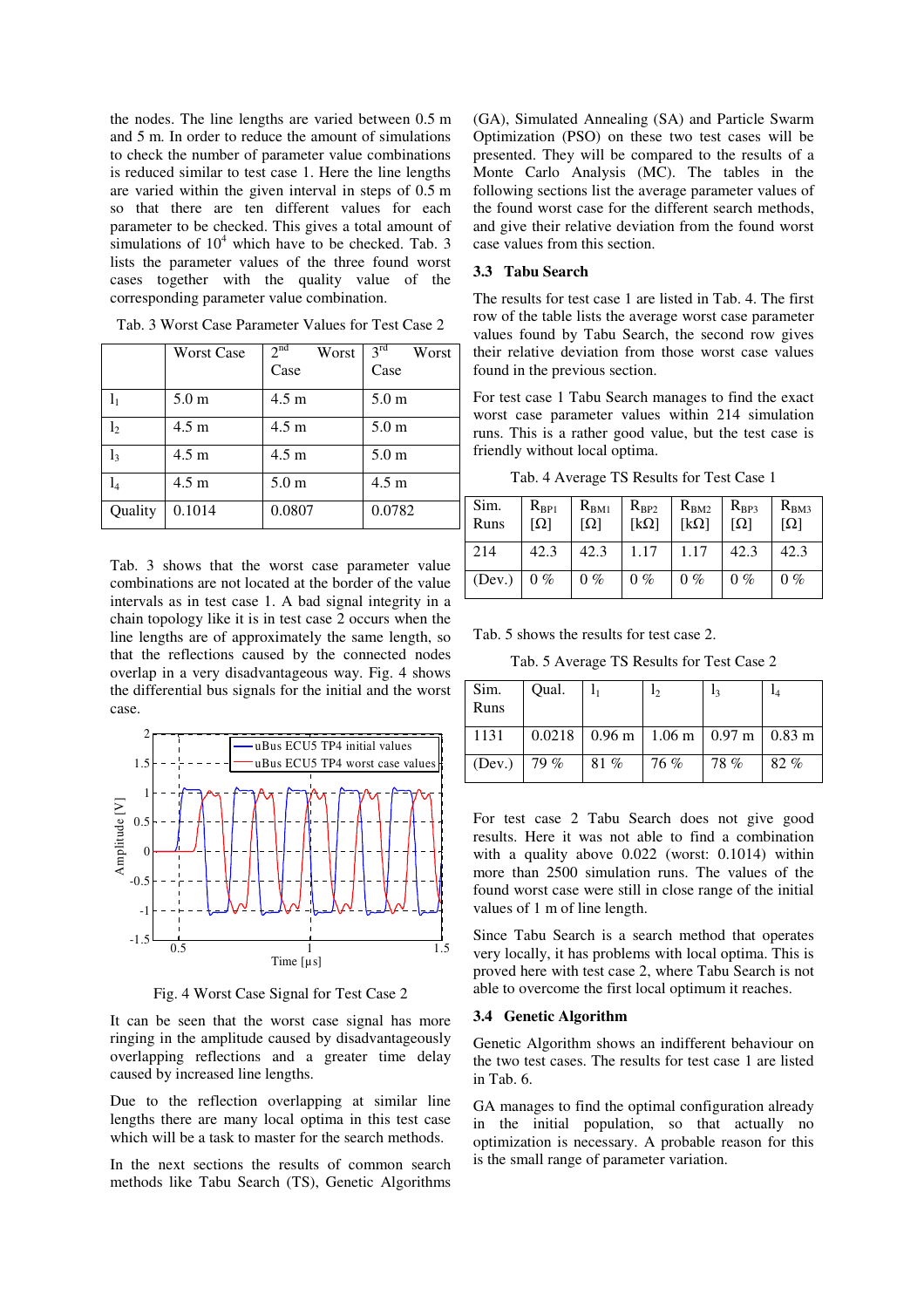| Sim.<br>Runs | $R_{BP1}$<br>$[\Omega]$ | $R_{BM1}$<br>$[\Omega]$ | $R_{BP2}$<br>$[k\Omega]$ | $R_{BM2}$<br>$[k\Omega]$ | $R_{BP3}$<br>$[\Omega]$ | $R_{BM3}$<br>$[\Omega]$ |
|--------------|-------------------------|-------------------------|--------------------------|--------------------------|-------------------------|-------------------------|
|              | 42.3                    | 42.3                    | 1.17                     | 1.17                     | 42.3                    | 42.3                    |
| (Dev.)       | $0\%$                   | $0\%$                   | $0\%$                    | $0\%$                    | $0\%$                   | $0\%$                   |

Tab. 6 Average GA Results for Test Case 1

The results for test case 2 are listed in Tab. 7.

Tab. 7 Average GA Results for Test Case 2

| Sim.<br>Runs | Oual.                                                                                              | 12 | 13 |  |
|--------------|----------------------------------------------------------------------------------------------------|----|----|--|
| 308          | $\vert 0.0247 \vert 1.10 \text{ m} \vert 1.23 \text{ m} \vert 0.91 \text{ m} \vert 1.06 \text{ m}$ |    |    |  |
|              | (Dev.) 75.7 % 77.9 % 72.7 % 79.7 % 76.5 %                                                          |    |    |  |

In the second test case GA is not able to perform well. Even in optimization runs with more than 2000 simulations the found parameter values still lie within the range of the initial values. This seems to be a rather strong local maximum, since either Tabu Search nore the in general more powerful GA are not able to leave it. A possible approach to improve the results for GA here are to perform modifications within the mutation and crossover settings. But these settings can be very problem specific as test case 1 shows where the worst case was easily found with the same settings that fail for test case 2. So as already proposed in [1], GA is able to produce good results with significant efforts that have to be spent in adaptation work, which limits its practical use.

#### **3.5 Simulated Annealing**

Simulated Annealing is able to find the worst case for both test cases. Tab. 8 shows the results for test case 1.

Tab. 8 Average SA Results for Test Case 1

| Sim.<br>Runs | $R_{BP1}$<br>$[\Omega]$ | $R_{BM1}$<br>$[\Omega]$ | $R_{BP2}$<br>$[k\Omega]$ | $R_{BM2}$<br>[ $k\Omega$ ] | $R_{BP3}$<br>$[\Omega]$ | $R_{BM3}$<br>וΩן |
|--------------|-------------------------|-------------------------|--------------------------|----------------------------|-------------------------|------------------|
| 1353         | 42.3                    | 42.3                    | $1.17$   1.17   42.3     |                            |                         | 42.3             |
| (Dev.)       | $0\%$                   | $0\%$                   | $0.1\%$ 0%               |                            | $0\%$                   | $0\%$            |

In test case 1 SA manages to reach the worst case parameter values within very little deviation. Tab. 9 shows the results for test case 2.

| Tab. 9 Average SA Results for Test Case 2 |
|-------------------------------------------|
|-------------------------------------------|

| Sim.<br>Runs | Qual.         | $l_1$ [m] | $l_2$ [m] | $l_3$ [m] | $l_4$ [m] |
|--------------|---------------|-----------|-----------|-----------|-----------|
| 1015         | $0.1006$ 4.74 |           | 4.50      | 4.91      | 4.55      |
| (Dev.)       | $0.8\ \%$     | 5.1%      | $0.0\%$   | 9.1 %     | $1.1\%$   |

In test case 2 the parameter values do not fit exactly to those obtained in section 3.2. But since there the values were fixed to certain steps here with simulated annealing the values are free to vary within the given range. All the found values lie in average between 4.5 m and 5 m with a deviation of less than 10 % from the worst case values so that it can be said that the worst case with respect to its definition from section 3.2 was found.

The rather high amount of simulation runs compared to Tabu Search, which is comparatively quick in test case 1 and without success in test case 2, can be explained as follows: Simulated Annealing is based on a randomized approach of neighborhood search and does not evaluate the complete neighborhood of the current search point like Tabu Search. In addition SA accepts value combinations with worse quality from time to time to be able to avoid getting stuck in local optima. Thus there are more simulation runs with parameter values in SA that have to be rejected than in Tabu Search. That SA needs for test case 2 less simulation runs than for test case 1, although the initial parameter values are located nearer to the worst case values in test case 1 than in test case 2, can be explained with the smaller number of parameters in test case 2 (4 compared to 6 in test case 1, so 50% less parameters have to be varied).

Because the parameter values are free to vary in SA it was even able to find a case that has higher quality than the worst case where the parameter values were bound to fixed steps to reduce the amount of combinations. The values of the found worst case by SA are listed in Tab. 10.

Tab. 10 Worst Case Found by SA for Test Case 2

| Sim.<br>Runs | Qual. $1_1$ [m] $1_2$ [m] $1_3$ [m] $1_4$ [m] |      |      |      |
|--------------|-----------------------------------------------|------|------|------|
| 590          | 0.1046 4.90                                   | 4.91 | 4.80 | 4.91 |

## **3.6 Particle Swarm Optimization**

Particle Swarm Optimization performs best out of the compared search methods on both test cases: Within comparatively fewest simulation runs it was able to find the worst cases for both test cases with only small deviation. Like with SA the parameter values in PSO were also free to vary and not bound to fixed steps. The results of test case 1 are listed in Tab. 11.

Tab. 11 Average PSO Results for Test Case 1

| Sim.<br>Runs | $R_{BP1}$<br>$[\Omega]$ | $R_{BM1}$<br>$[\Omega]$ | $R_{BP2}$<br>$[k\Omega]$ | $R_{BM2}$<br>$[k\Omega]$                                                                 | $R_{BP3}$<br>$[\Omega]$ | $R_{BM3}$<br>$[\Omega]$ |
|--------------|-------------------------|-------------------------|--------------------------|------------------------------------------------------------------------------------------|-------------------------|-------------------------|
| 160          |                         |                         | $42.3$   $42.3$   1.21   | 1.20                                                                                     | 42.3                    | 42.3                    |
| (Dev.)       | $0\%$                   |                         |                          | $\begin{array}{ c c c c c c c c c } \hline 0\% & 3.3\% & 3.0\% & 0\% \hline \end{array}$ |                         | $0\%$                   |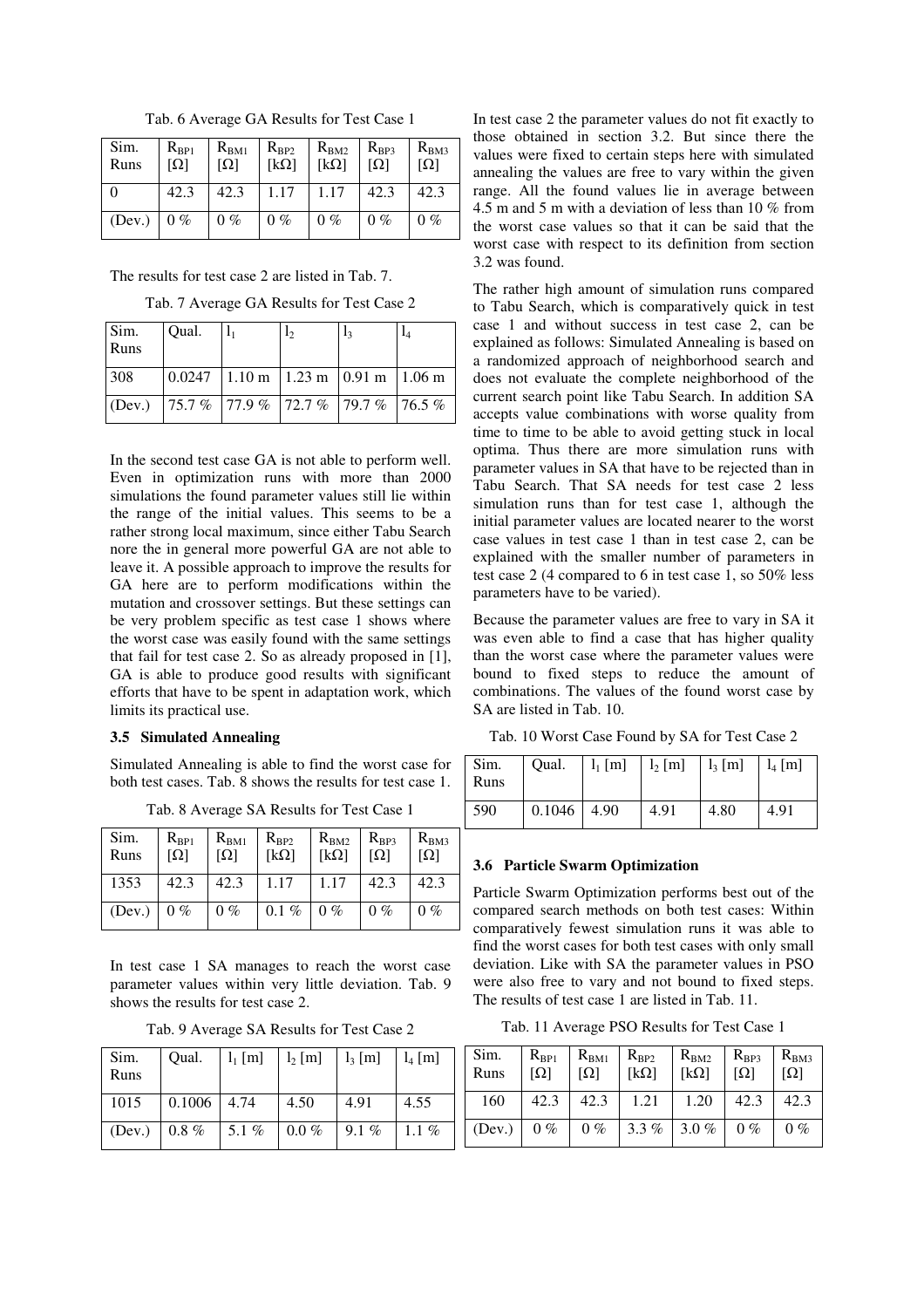The values of the adapted termination resistors of node 1 and node 3 are matched exactly. Those of the high ohmic terminated resistors of node 2 have a little deviation of about 3 %. The results for test case 2 are listed in Tab. 12.

| Sim.<br>Runs | Oual.           | $l_1$ [m] | $l_2$ [m] | $l_3$ [m] | $l_4$ [m] |
|--------------|-----------------|-----------|-----------|-----------|-----------|
| 94           | $0.0962$   4.70 |           | 4.07      | 4.74      | 4.98      |
| (Dev.)       | 5.1 $%$         | 5.9%      | $9.5 \%$  | 5.3%      | $10.6\%$  |

Tab. 12 Average PSO Results for Test Case 2

Compared to SA the results of PSO for test case 2 have a little higher deviation, but still match the found worst case from section 3.2 good. PSO needs much less simulation runs to reach the worst case than other methods. And like SA it was also able to find parameter values that have a worse quality than the worst case from section 3.2. They are display in Tab. 13.

Tab. 13 Worst Case Found by PSO for Test Case 2

| Sim.<br>  Runs | Oual.         | $1_1 \text{ [m]}$ $1_2 \text{ [m]}$ $1_3 \text{ [m]}$ $1_4 \text{ [m]}$ |      |      |
|----------------|---------------|-------------------------------------------------------------------------|------|------|
| <sup>160</sup> | $0.1025$ 4.77 | 4.87                                                                    | 4.68 | 5.00 |

So it can be said, that PSO gives the best performance of the compared search methods for the test cases. A comparative overview about the presented results of the search methods will be given in section 3.8.

#### **3.7 Monte Carlo**

After analyzing the modern search methods in the previous sections the results will be compared to classic Monte Carlo analysis as it can be found in many common circuit design and analysis programs. Monte Carlo creates parameter value combinations randomly and analyses them, so that after some amount of simulation runs the worst case is found with some probability. Here the maximum threshold was set to 1000 simulation runs to keep comparability. If MC will need more than 1000 simulation runs it will definitely have less good performance than the other methods.

The results for test case 1 are listed in Tab. 14.

Tab. 14 Average Monte Carlo Results for Test Case 1

| Sim.<br>Runs                                                                                                                                                     | $R_{BP1}$<br>$\lceil \Omega \rceil$ | $R_{BM1}$<br>$\lceil \Omega \rceil$          | $R_{BP2}$<br>$[k\Omega]$ | $R_{BM2}$<br>$\lceil k\Omega \rceil$ | $R_{BP3}$<br>$\Omega$ | $R_{BM3}$<br>$[\Omega]$ |
|------------------------------------------------------------------------------------------------------------------------------------------------------------------|-------------------------------------|----------------------------------------------|--------------------------|--------------------------------------|-----------------------|-------------------------|
| 515                                                                                                                                                              |                                     | 42.97  43.02   1.255   1.286   43.42   43.81 |                          |                                      |                       |                         |
| $\left( \text{Dev.} \right) \left[ 1.6 \% \right] \left[ 1.7 \% \right] \left[ 7.3 \% \right] \left[ 9.9 \% \right] \left[ 2.6 \% \right] \left[ 3.6 \% \right]$ |                                     |                                              |                          |                                      |                       |                         |

It can be seen that within 1000 simulation runs for test case 1 MC is only able to find the worst case parameter values with some deviation. It does not reach the final worst case values, though all parameter values are within 10 % deviation of the worst case values. The amount of simulation runs needed to find the worst parameter combination varies for the different Monte Carlo runs as expected: The fastest run managed to find the worst case within 77 simulation runs, the slowest one needed 899 simulations.

The results for test case 2 are listed in Tab. 15.

Tab. 15 Average Monte Carlo Results for Test Case 2

| Sim.<br>Runs | Qual.  | $l_1$ [m] | $l_2$ [m]                        | $l_3$ [m] | $\vert$ $l_4$ [m] |
|--------------|--------|-----------|----------------------------------|-----------|-------------------|
| 312          | 0.0887 | 4.29      | 3.67                             | 4.21      | 4.09              |
| (Dev.)       |        |           | 12.5 %   14.2 %   18.4 %   6.5 % |           | 9.1 %             |

For test case 2 the deviation between the found worst case parameter values and the actual worst case values is much higher than for test case 1. Here the parameter ranges were bigger than in test case 1 so that there are less parameters to vary, the probability of finding value combinations close to the worst case is smaller.

#### **3.8 Comparison of Methods**

After presenting the results of the different search methods for the test cases the methods will be compared concerning found quality and needed amount of simulation runs. Fig. 5 shows the comparison for test case 1.



Fig. 5 Comparison of Methods for Test Case 1

The shown qualities are displayed in percent of the worst case quality, the amount of simulation runs is referring to the Monte Carlo value. All search methods are able to find the worst case for test case 1 within small deviation. The amount of needed simulation runs varies strongly: GA performs best because the worst case combination is already found in the initial generation, TS and PSO need clearly less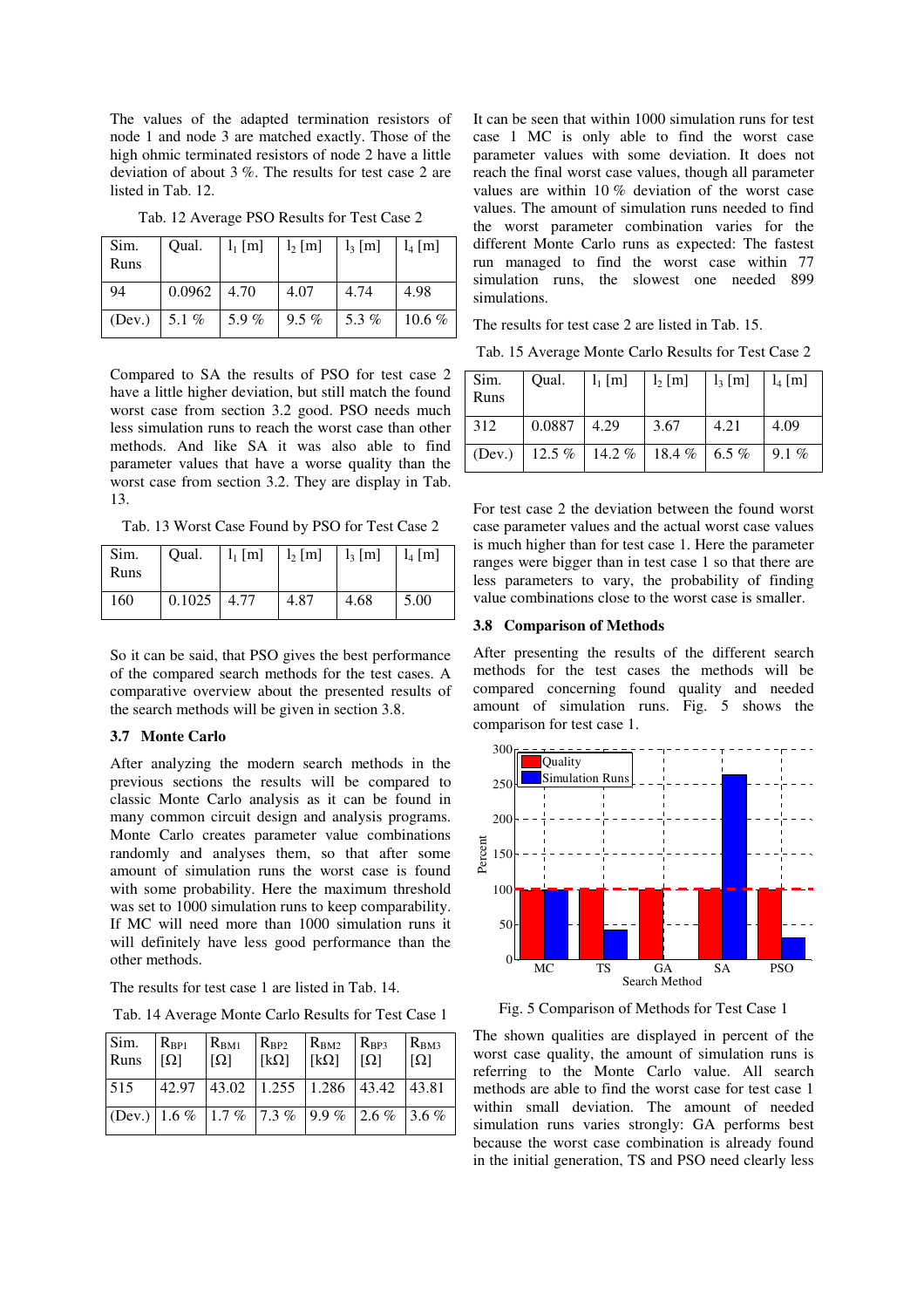than half of the simulations of MC, SA clearly more than twice.



The results for test case 2 are shown in Fig. 6.

Fig. 6 Comparison of Methods for Test Case 2

For the more complex test case 2 only SA and with a little deviation PSO were able to find the worst case. With a deviation of about 10 % also MC succeeded. TS and GA got stuck in the initial local optimum. From the three successful methods PSO clearly performs best, it only needs a third of the simulation runs that MC needs. TS needs more than three times more than MC.

Summarized it is obvious that PSO clearly gives the best performance over the two test cases. In both cases PSO was able to find the worst case within small deviation needing comparatively few simulation runs. No other of the investigated search method showed a comparable performance on both test cases.

#### **4 Application Example**

After extensive comparison of different search methods on two small test cases the practical use of applying search methods will be shown in an application example. The topology in Fig. 7 consisting of 7 nodes will be analyzed using Particle Swarm Optimization.



Fig. 7 Application Example Topology

The topology with the given line lengths in Fig. 7 already shows bad signal integrity due to many reflections (see Fig. 8) but should be still operational. The aim of the worst case optimization is to check weather changing the line lengths can cause worse reflections und thus influence the signal integrity in a negative way so that the bus is probably not operational any more. To achieve this aim the line length given in Fig. 7 are varied for some meters around their initial values. PSO manages to find a configuration with much worse signal integrity, the comparison of 4 transferred bits within the differential bus signals is shown in Fig. 8.



Fig. 8 Signal Integrity in Application Example

It can be seen clearly that the changed line lengths cause a heavy disturbance at the middle of each transferred bit. The disturbance even crosses the zero line, so that most probably the bit will not be detected properly by the receiver and thus the bus will not be functional. The line lengths which cause such a problematic signal integrity are listed in Tab. 16.

Tab. 16 Worst Values for Application Example

| $\boxed{l_1 \text{ [m]} \left  l_2 \text{ [m]} \right  l_3 \text{ [m]} \left  l_4 \text{ [m]} \right  l_5 \text{ [m]} \left  l_6 \text{ [m]} \right  l_7 \text{ [m]} \right }$ |     |     |                   |     |     |                   |
|--------------------------------------------------------------------------------------------------------------------------------------------------------------------------------|-----|-----|-------------------|-----|-----|-------------------|
| 1.9                                                                                                                                                                            | 5.0 | 8.5 | $\vert 0.5 \vert$ | 4.0 | 1.0 | $\vert 0.3 \vert$ |

With this example could be shown, that only the design of a topology, even without consideration of parameter tolerances or external influences, can cause serious problems with signal integrity. Thus simulation based bus system topology validation is an important issue since such failure cases would be hard to discover only by measurement.

## **5 Conclusion**

To ensure correct functionality of automotive bus systems sophisticated methods are needed. An important validation step is analyzing the bus system behaviour with computational investigation of the signal integrity within the physical layer. Models for each component of bus systems were developed and their accuracy verified by measurements with realistic systems.

The resulting comparison of the modern search methods with Monte Carlo demonstrates that Particle Swarm Optimization shows the best performance on the test cases, while other methods have problems with local optima or long optimization times. This